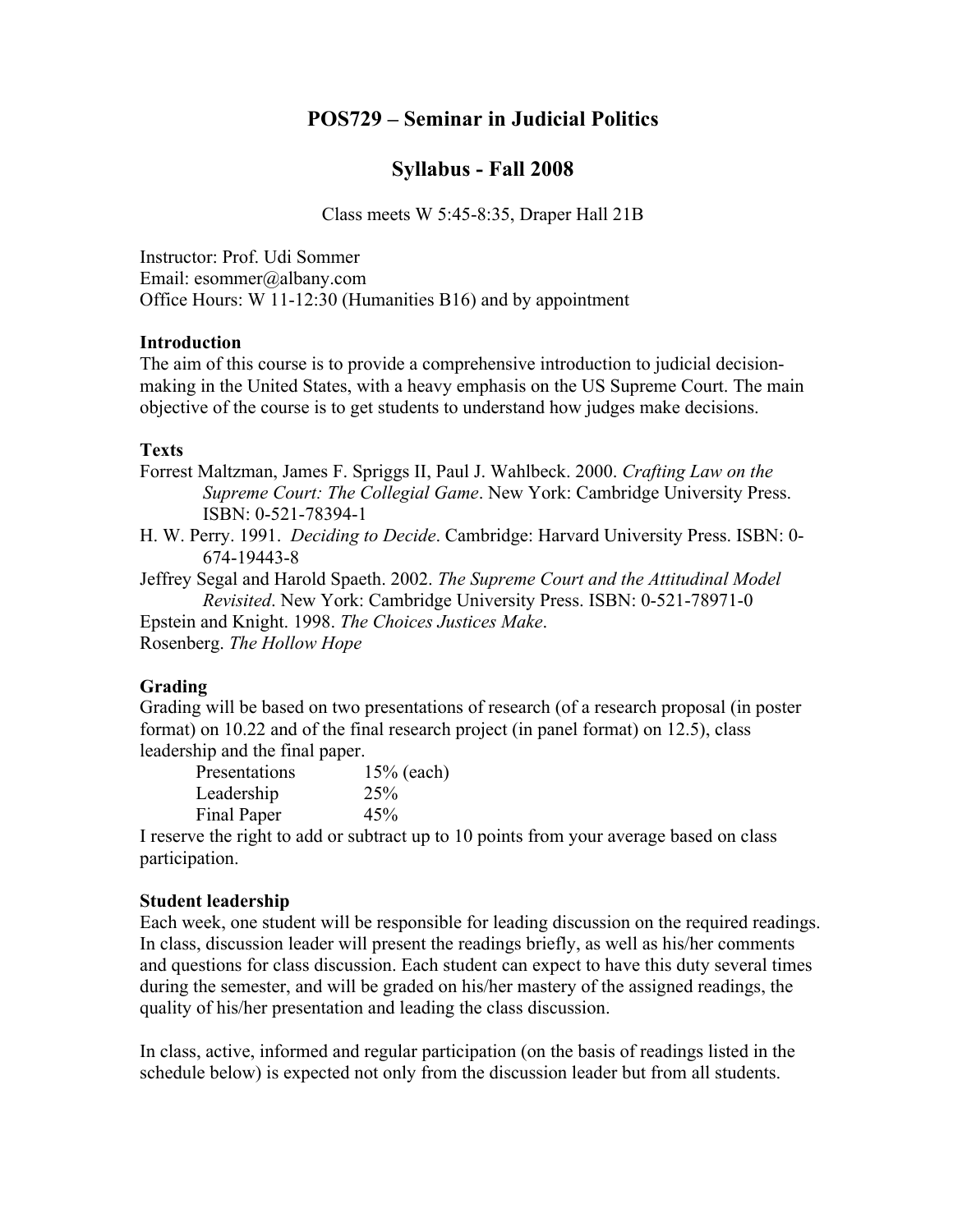#### **Class Schedule and Assignments**

The course plan, below, is divided up by topics. Within each topic, I list readings that I plan to cover in class. This list is somewhat provisional, and we could have some additions and certainly some deletions along the way. Most of the readings are journal articles. I have not ordered books through the bookstore. The books that you will need may be purchased independently, or shared, or borrowed from the library. Should you have any problems obtaining any of the reading materials listed in the schedule below, please let me know.

Week 1 (August 27): No Class – American Political Science Association Annual Meeting

Week 2 (September 3): *Syllabus distribution, introduction, and assignments* 

Week 3 (September 10):

*Introduction to the study of Judicial Politics* Smith Rogers. 1988. Political Jurisprudence, the 'New Institutionalism', and the Future of Public Law. *American Political Science Review* 82: 89-108 Lee Epstein and Jack Knight. 2000. Toward a Strategic Revolution in Judicial Politics: A Look Back, A Look Ahead. *Political Research Quarterly*, 52: 625 Jeffrey Segal. 1984. Predicting Supreme Court Decisions Probabilistically: The Search and Seizure Cases. *American Political Science Review* 78: 891-900

Recommended Robert G. McCloskey. The American Supreme Court. Chapters 1-4 Segal and Spaeth (2002) Ch. 4

Week 4 (September 17):

*Judicial Appointments*

Overby et al. "Courting Constituents …" 86 APSR (1992)

Caldeira and Wright ." Lobbying for Justice: …" 42 AJPS 499 (1998)

Shipan and Moraski. "The Politics of Supreme Court Nominations: …" 43 AJPS 1069 (1999)

Hall. "Voluntary Retirement from State Supreme Courts." 63 JoP 1112 (2001)

Martinek et al. "To Advise and Consent." 64 JoP 337 (2002)

Hall. "State Supreme Courts in American Democracy." 95 APSR 315 (2001)

Segal, Epstein, Lindstaedt and Westerland. "The Changing Dynamics of Senate Voting on Supreme Court Nominees," 68 JoP (2006)

Recommended

Segal and Epstein. (2005). "Advice and Consent: The Politics of Judicial Appointments." Oxford University Press

Week 5 (September 24) **3-5:30pm**: *Agenda Setting in the Supreme Court* Perry, Deciding to Decide Brenner, Saul: "The New Certiorari Game" 41 *JoP* 649 (1979) Boucher and Segal: "Supreme Court Justices as Strategic Decision Makers" 57 *JoP* 824 (1995)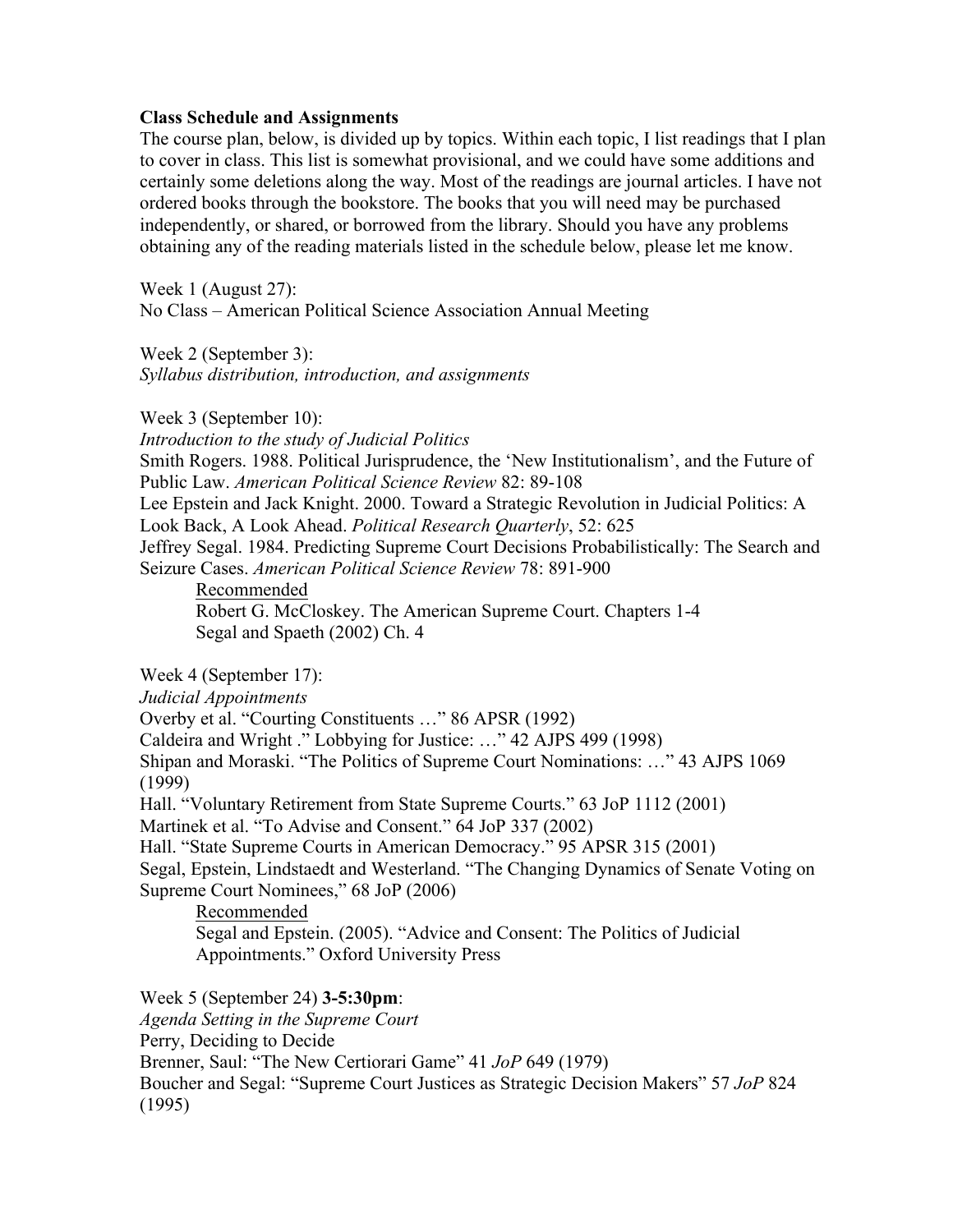Caldeira, Wright and Zorn. Strategic Voting and Gatekeeping in the Supreme Court. 15 *JLEO* 549 (1999)

Caldeira and Wright: "Organized Interests and Agenda Setting in the US Supreme Court" 82 *APSR* 1109 (1989)

McGuire and Caldeira: "Lawyers, Organized Interests, and the Law of Obscenity" 87 *APSR* 717 (1993)

Cameron, Segal and Songer: "Strategic Auditing in the Judicial Hierarchy" 94 *APSR* 101 (2000)

Recommended

Baum, L. (1977). "Policy Goals in Judicial Gatekeeping: A Proximity Model of Discretionary Jurisdiction." *American Journal of Political Science* 21: 13-35 Brenner, S. (2000). "Granting Certiorari by the United States Supreme Court: An Overview of the Social Science Studies." *Law Library Journal* 92, 193. Cordray, M. M. and R. A. Cordray. (2004). "The Philosophy of Certiorari: Jurisprudential Considerations in Supreme Court Case Selection." *Washington University Law Quarterly* 82, 389.

Hammond, T. H., Bonneau, C. W., and Sheehan, R. S. (2005) *Strategic Behavior & Policy Choice on US Supreme Court*. Stanford University Press

Lax, J., R., (2003) "Certiorari and Compliance in the Judicial Hierarchy: Discretion, Reputation and the Rule of Four." *Journal of Theoretical Politics*, 15(1), 61-86 Leiman, J. M. (1957). "The Rule of Four." *Columbia Law Review* 57(7), 975-992 Linzer, P. (1979). "The Meaning of Certiorari Denials." *Columbia Law Review* 79, 1227–1600.

Palmer, J. (1982). "An Econometric Analysis of the U.S. Supreme Court's Certiorari Decisions." *Public Choice* 39: 387-98

Provine, D. M. (1980). *Case Selection in the United States Supreme Court*. Chicago: University of Chicago

Week 6 (October 1): No Class – Rosh Hashana

Week 7 (October 8): No Class – Yom Kippur

Week 8 (October 15): *The Decision on the Merits – The Legal and Attitudinal Models* Segal and Spaeth, Introduction, Ch. 3, 8 Segal and Spaeth, The Influence of Stare Decisis on the Votes of US Supreme Court Justices, 40 *AJPS* 971 (1996) Brisbin 40 *AJPS* 1004 (1996) Knight and Epstein 40 *AJPS* 1018 (1996) Brenner and Stier 40 *AJPS* 1036 (1996) Songer and Lindquist 40 *AJPS* (1049 (1996) Segal and Spaeth 40 *AJPS* 1064 (1996) Richards and Kritzer (2002). "Jurisprudential Regimes in Supreme Court Decision Making." *American Political Science Review* 96(2)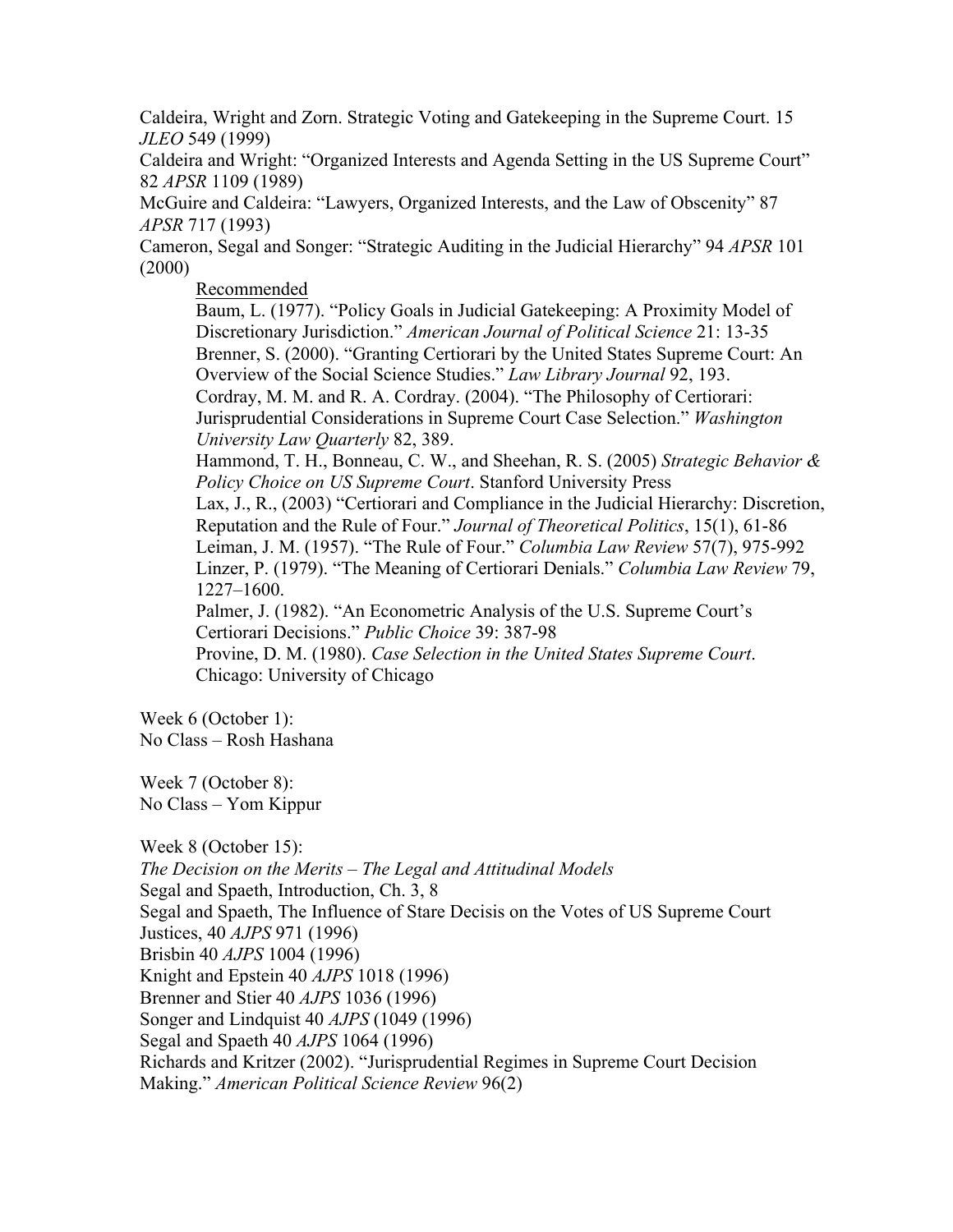Recommended

Segal and Spaeth. *Majority Rule or Minority Will: Adherence to Precedent on the US Supreme Court.* Cambridge University Press Segal and Cover (1989) "Ideological Values and the Votes of US Supreme Court Justices" *The American Political Science Review* 83(2): 557-565 Epstein and Carol (1996) "Measuring Political Preferences" *American Journal of Political Science* 40(1): 261-294 Martin and Quinn (2002) "Dynamic Ideal Point Estimation via Markov Chain Monte Carlo for the US Supreme Court, 1953-1999". *Political Analysis* 10: 134-53

Week 9 (October 22):

Presentation of research proposals (in poster format)

Week 10 (October 29):

*Opinion Assignment and Coalitions*

Smaltzbeck, Crafting Law on the Supreme Court (2000)

Epstein and Knight. The Choices Justices Make (1998)

Recommended

Lax, J., R., (2007) "Constructing Legal Rules on Appellate Courts." *American Political Science Review*

Lax, J., R., and Cameron, C. M. (2007) "Bargaining and Opinion Assignment on the U.S. Supreme Court" *Journal of Law, Economics and Organization*.

Murphy, W. F. (1964). *Elements of Judicial Strategy.* Chicago: University of Chicago Press

Epstein et al. (2001). "The Norm of Consensus on the US Supreme Court." *AJPS* 45-2

Hammond, T. H., Bonneau, C. W., and Sheehan, R. S. (2005) *Strategic Behavior & Policy Choice on US Supreme Court*. Stanford University Press

Week 11 (November 5):

*Marksist Models of the Court: Separation of Powers Games* Clinton, "Game Theory, Legal History, and the Origins of Judicial Review" 38 *AJPS* 285 (1994) Eskridge, "Reneging on History?" 79 *California Law Review* 613 (1991) Spiller and Gely, "Congressional Control or Judicial Independence" *Rand Journal of Economics* (1992) Hettinger et al. "Comparing Attitudinal and Strategic Accounts of Dissenting Behavior on the US Courts of Appeals" 48 *AJPS* 123 (2004) Segal and Spaeth (2002) Ch. 8, second half Recommended Ignagni and Meernick, "Judicial Review and Coordinate Construction of the Constitution" 41 *AJPS* 447 Clayton and Gillman, chapters 2, 3, 13 Murphy, W. F. (1964). *Elements of Judicial Strategy.* Chicago: University of Chicago Press Bueno de Mesquita and Stephenson (2002). "Informative Precedent and Intrajudicial Communication," *APSR* 96(4): 755-766